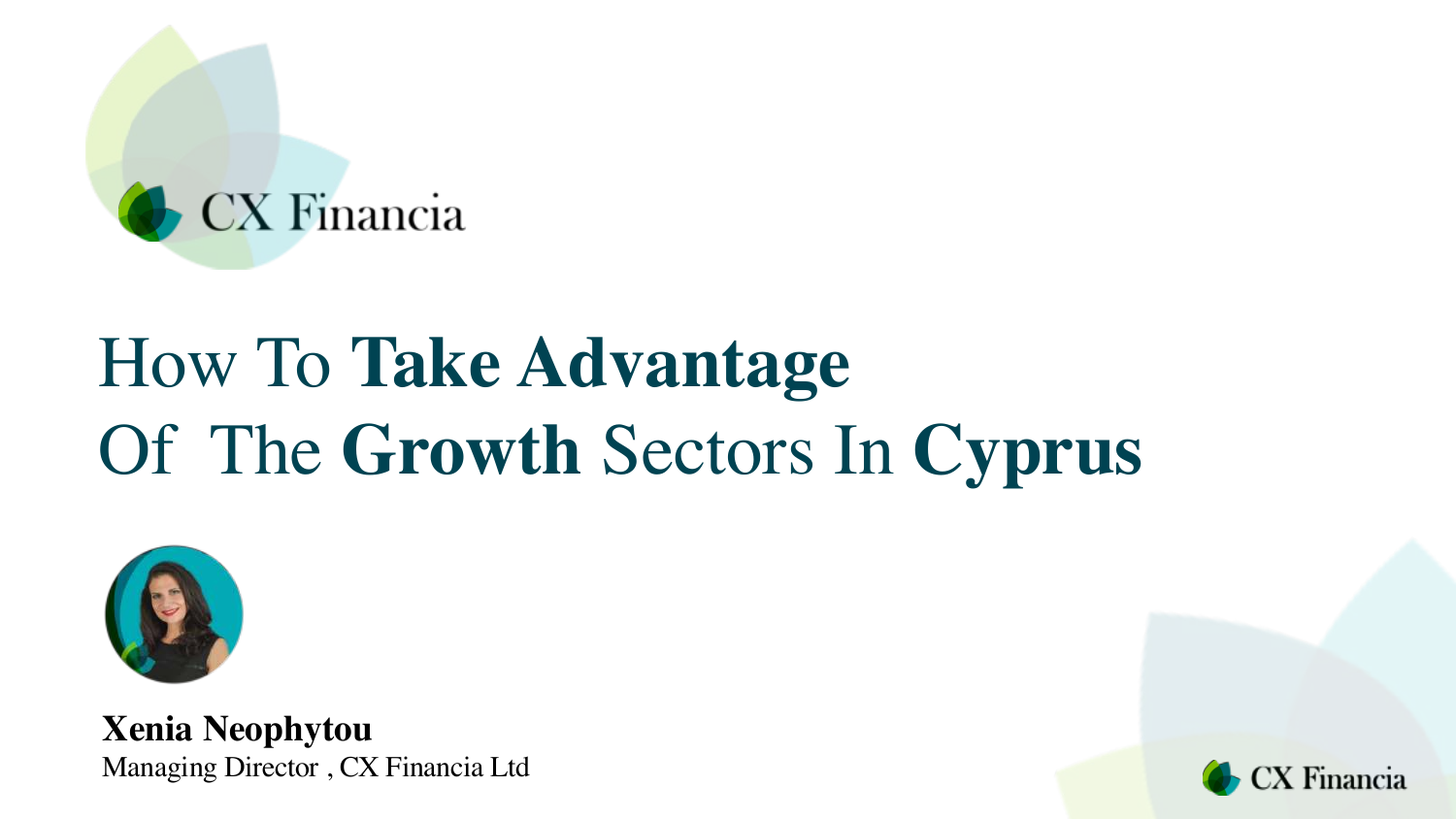## **Current Status Government Response & Covid-19**

### **Cyprus Government Financial Commitment:**

- **€1,3** billion to businesses
- **€1,9** billion in liquidity support to the banking sector
- **€479** million eligibility from the EU

### **Structural Reform**

- Include bureaucratic fast-tracking for businesses,
- Administrative reform
- Local authority reform, and
- Judiciary reform

### **Solution:** Attracting foreign investment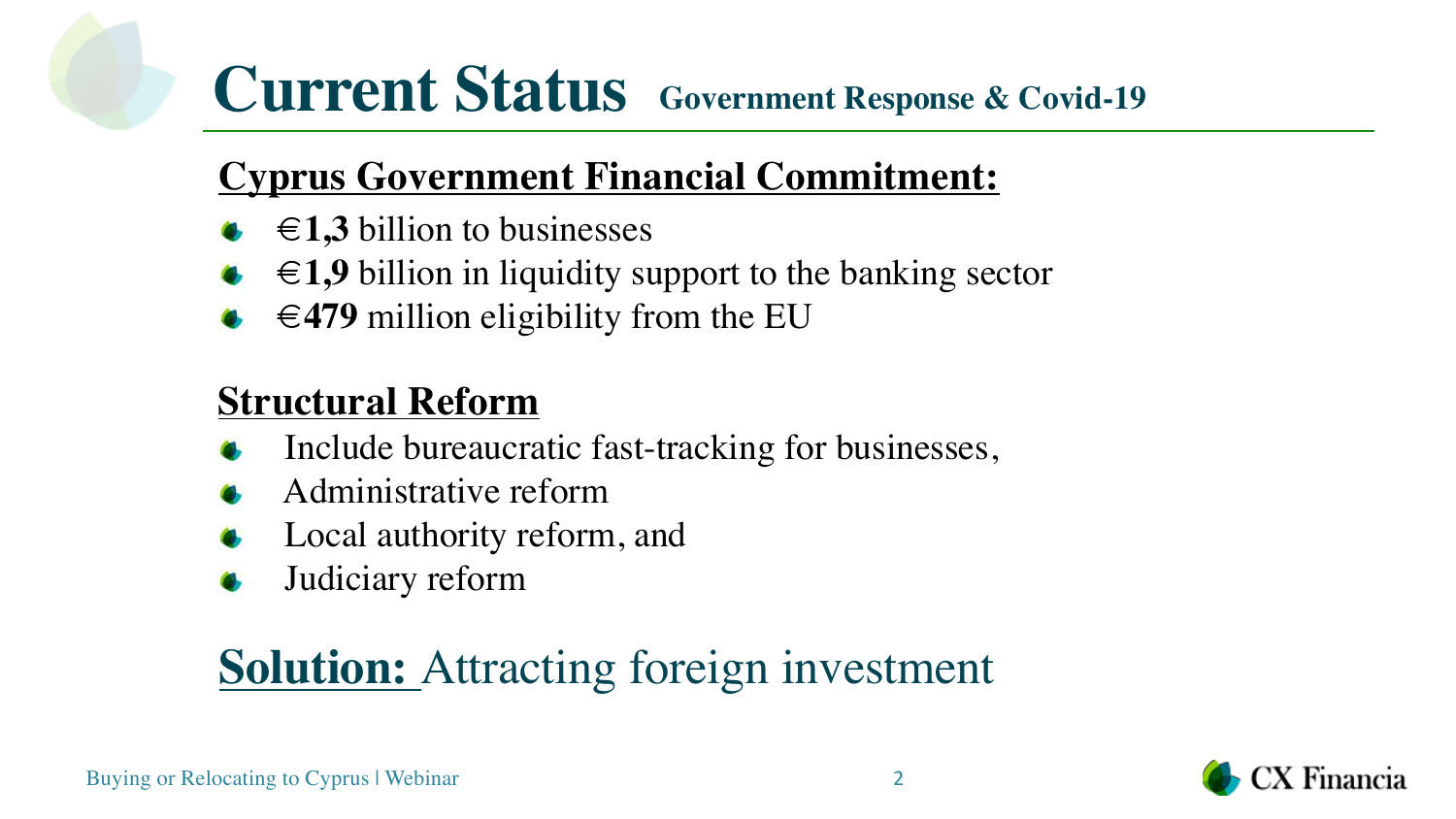# **Why Cyprus?**

- Added Value to Choosing Cyprus
	- **Location** The Crossroad Of 3 Continents



**EU Membership** → Access To The World's Largest Single Market



**Corporate Tax Rate Of 12,5%**



**Common Law Jurisdiction** 



**Competent**, Highly Qualified Professional Services Sector



**Ease Of Doing Business** – Bilingual Population, With English The Second Language



- 
- **Weather** –340 Days Of Sunshine

#### **☆☆☆ Quality** of Life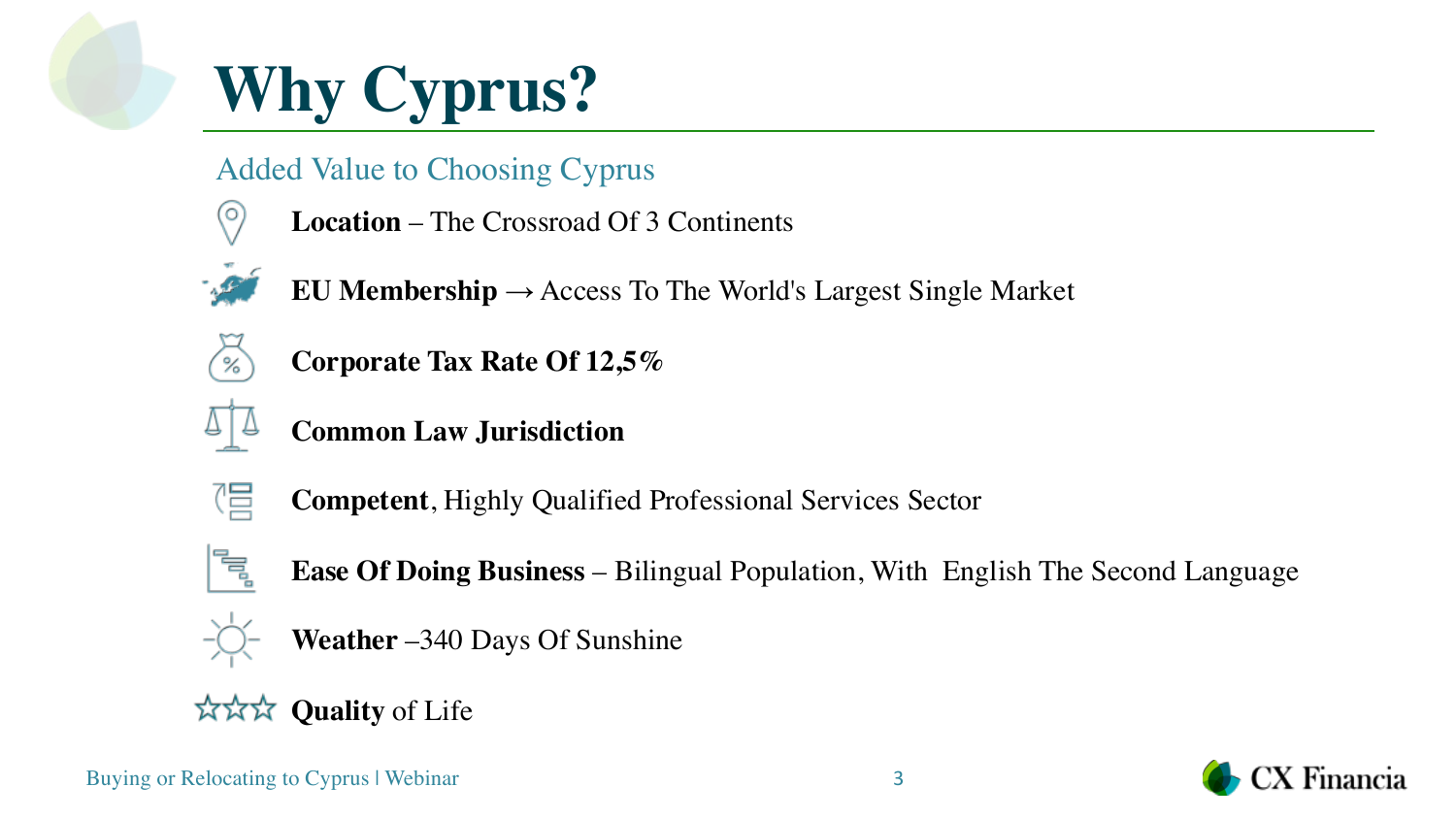

Buying or Relocating to Cyprus | Webinar 4

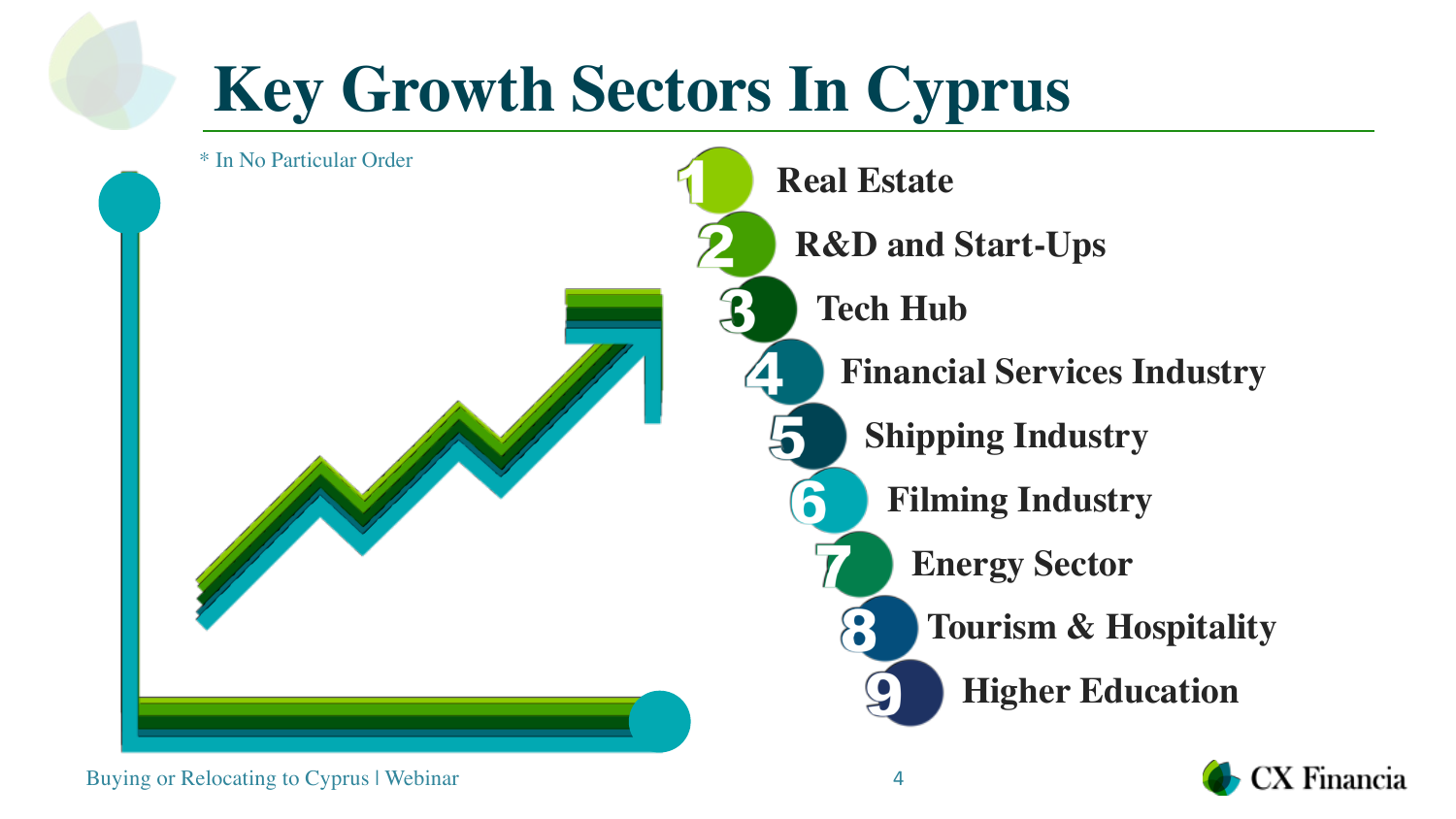**Research & Development and Start-Ups**

### **Cyprus is well-equipped**

- Digital technologies and innovation
- IP Box regime
- Local IT & Start-up community

### **Incentives for investors and entrepreneurs**

- The Cyprus Entrepreneurship Fund
- Innovation Hub
- Cyprus Start-up Visa
- Horizon 2020
- The Fast-track Business Activation Mechanism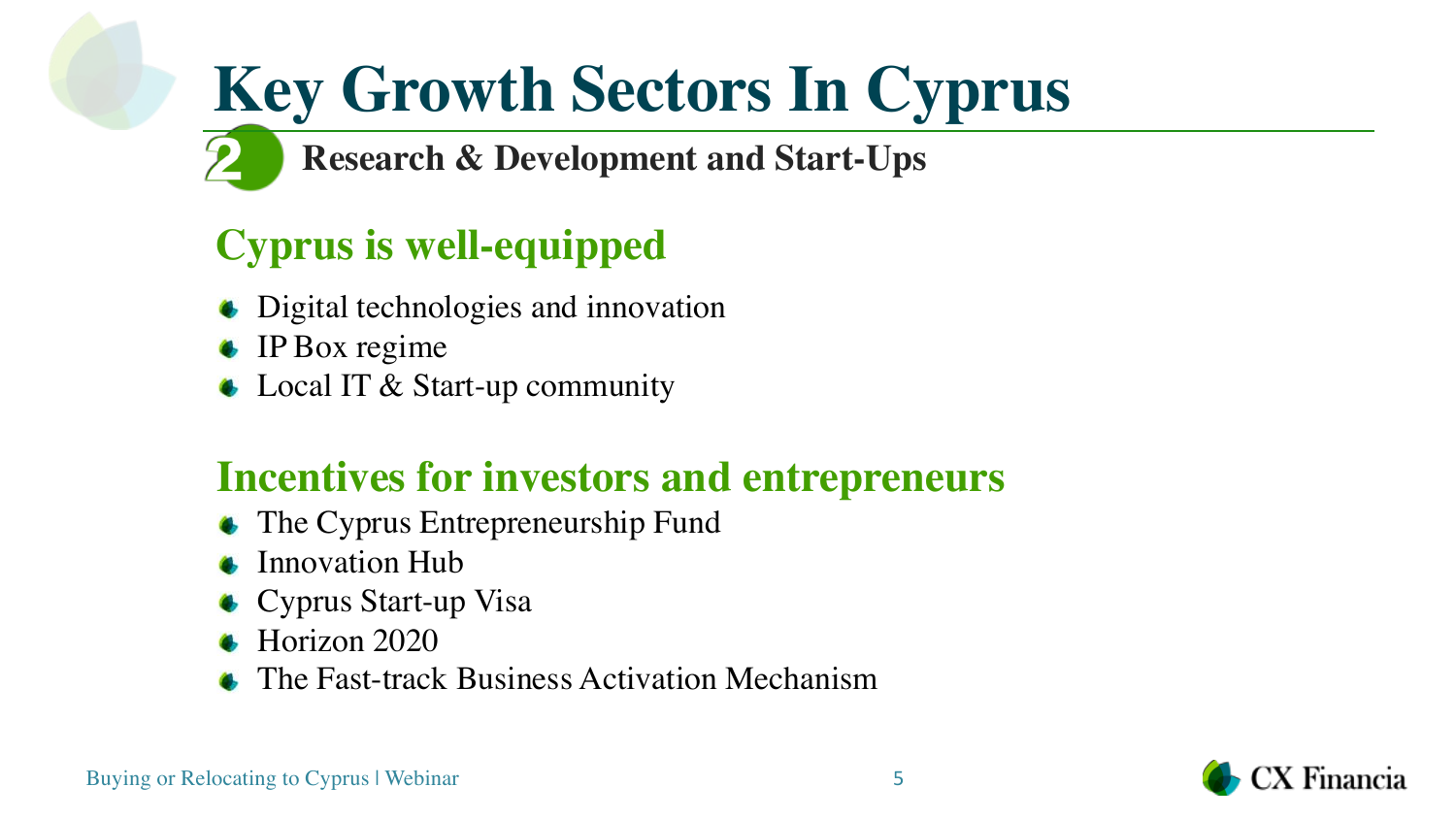**Tech Hub** Growing Firms





Buying or Relocating to Cyprus | Webinar 6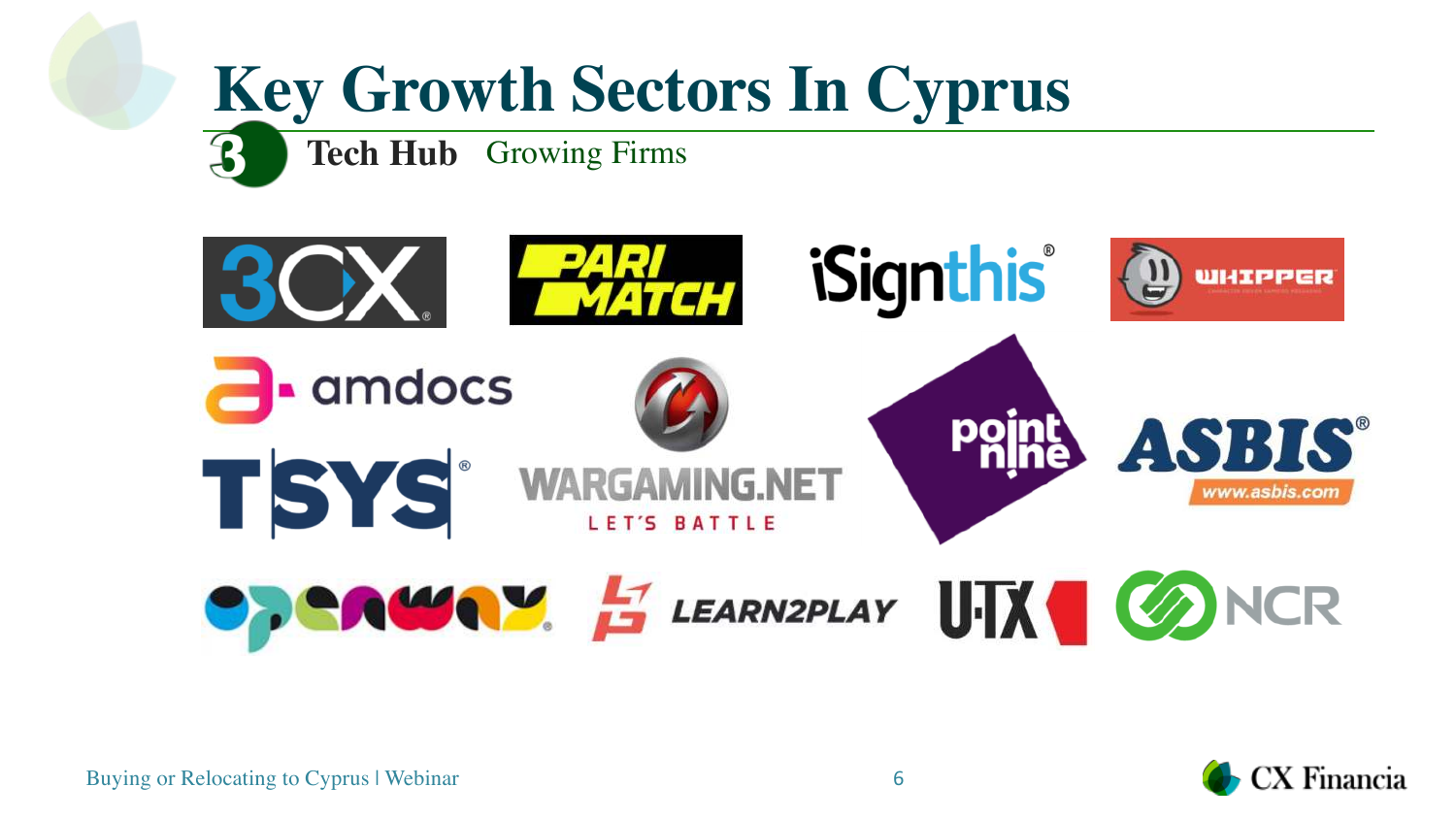**Financial Services Industry**

### **Investment Funds**

- 2nd Quarter Of 2020 AUM =  $\text{\textsterling}7.97$  Billion 5.3% Increase From 1st Quarter
- Net Asset Value (NAV) Of  $\in 6.3$  Billion
- Attractive To Investors From Europe, The Middle East And Africa
- Jurisdiction Of Preference For UK Investors (Brexit Opportunities)
- Newly Introduced Registered Alternative Investment Funds (Raifs)
- AUM 200% Increase Compared To 2016

### **Investment Firms**

- 6,5% Growth Rate Per Annum
- CySec Supervising 760+ Entities
- Employing Approximately 20,000 People
- Jurisdiction Of Choice For Forex & CFD's
- Forex Industry Resilient To COVID-19

#### **Common Benefits**

- Legal Framework in line with the latest EU regulations
- Lower Operational Cost  $=$  Same Quality
- Tax Incentives

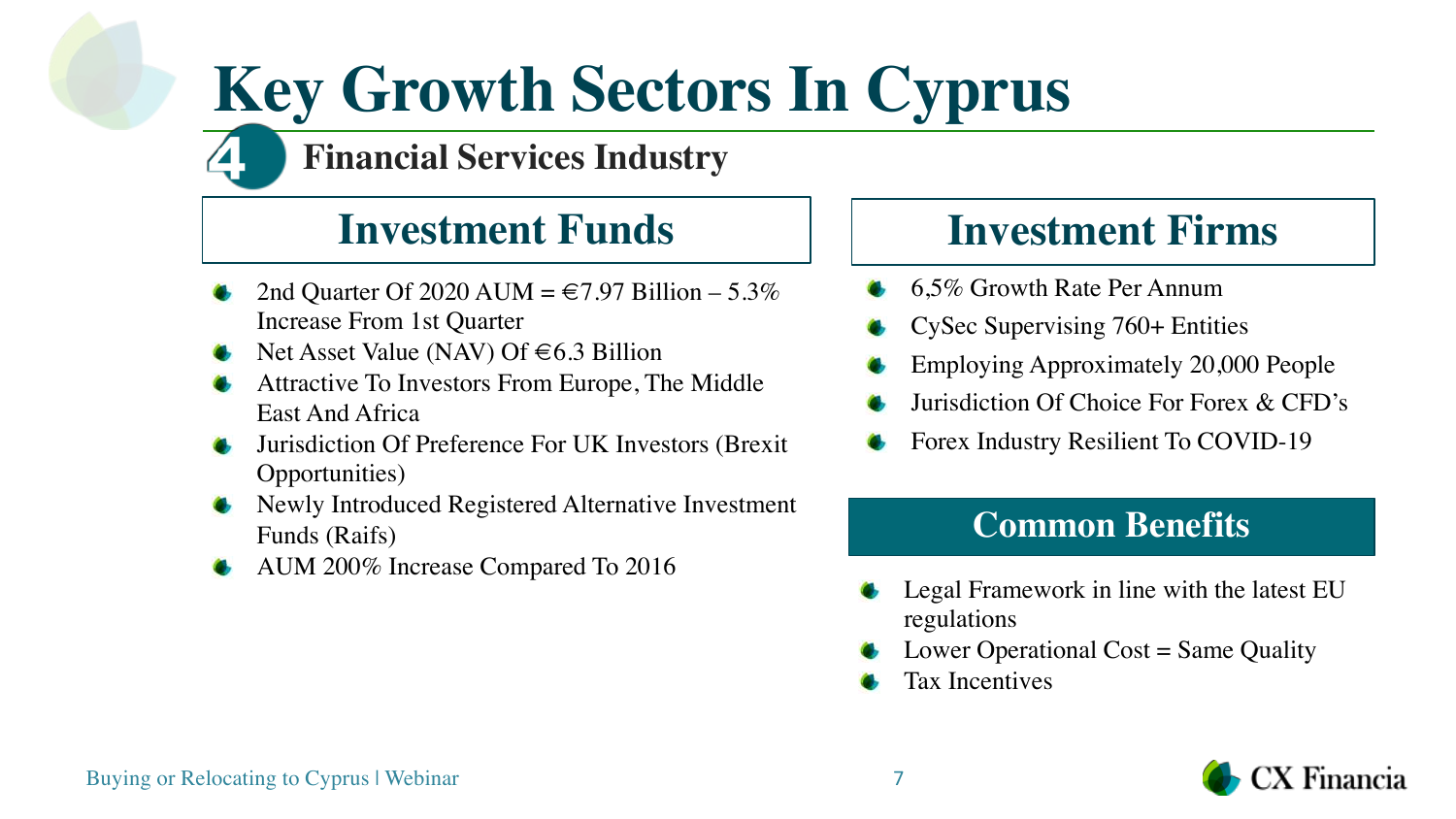### **Shipping Industry Key Growth Sectors In Cyprus**

### **The Industry's Current Landscape/Opportunity**

- One Of The **Largest** Merchant Fleet Globally
- An EU Approved Tonnage **Tax Regime**
- Specialized Shipping **Taxation System** Has Increased By Approximately **65%.**
- The **Largest** Ship-management Centre in the EU



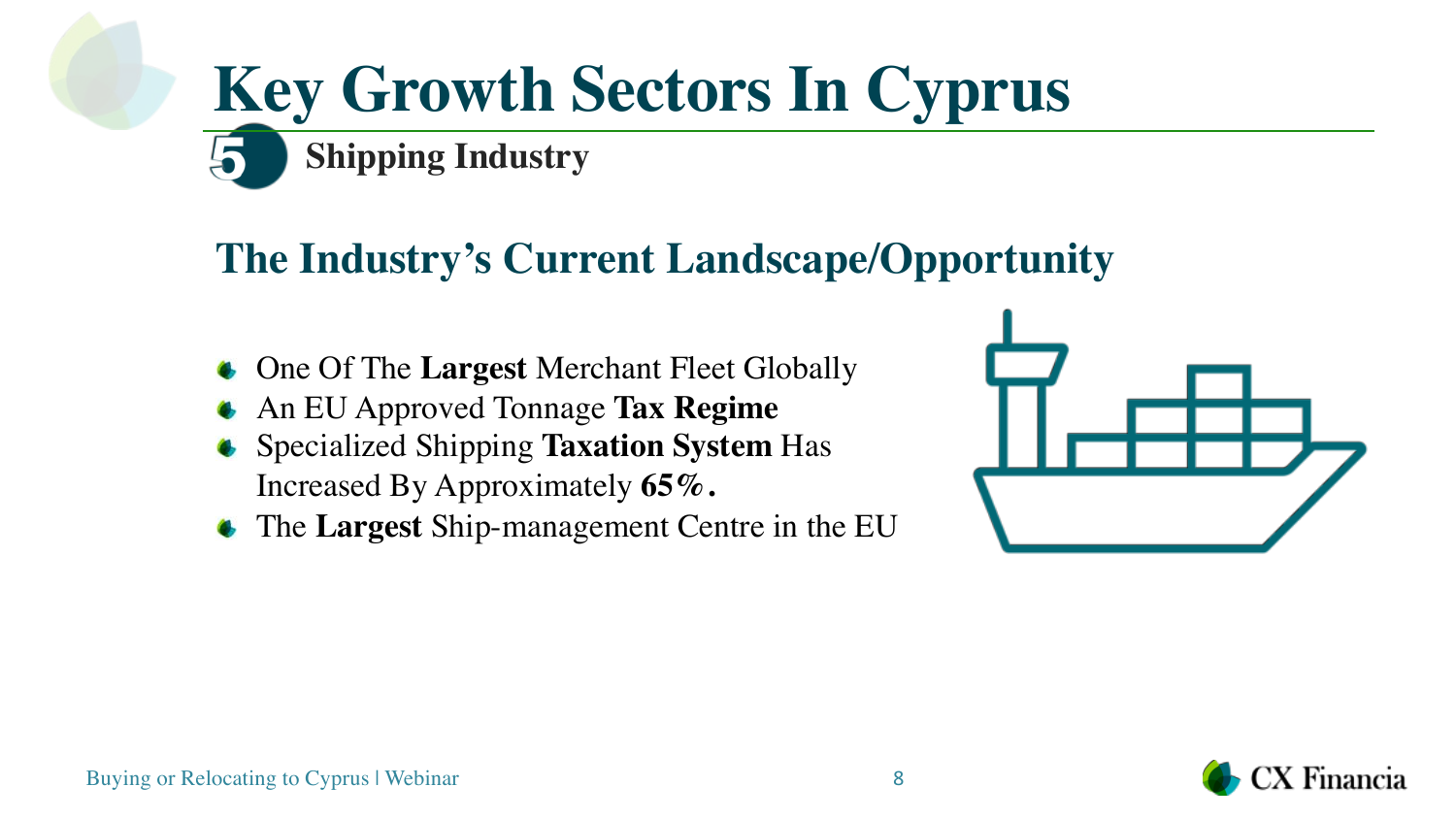## **Key Growth Sectors In Cyprus Filming Industry**

### **Cyprus Film Scheme' for film production in Cyprus:**

- Cash Rebate Of up to **35%** On Eligible Expenditure
- Tax Allowances of up to **20%** On Eligible Expenditure
- "A NATURAL FILMING STUDIO!" Natural Beauty And Light, With Versatile Locations

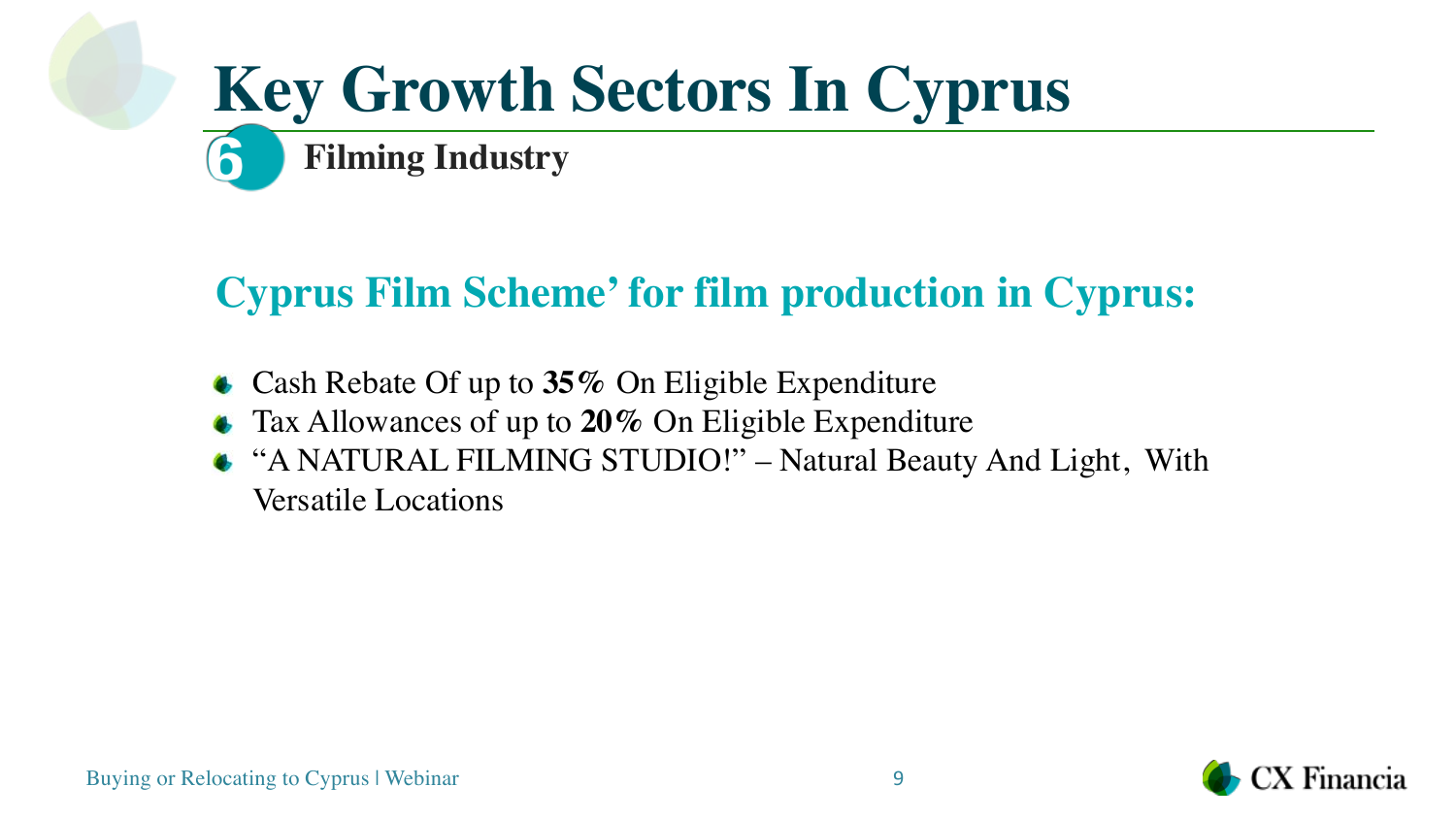**Energy Sector**





### **Example of Projects**

- Eurasia Interconnectors
- Euroafrica Interconnector
- (FSRU) Terminal In Vassilikos



**Delek Group** 



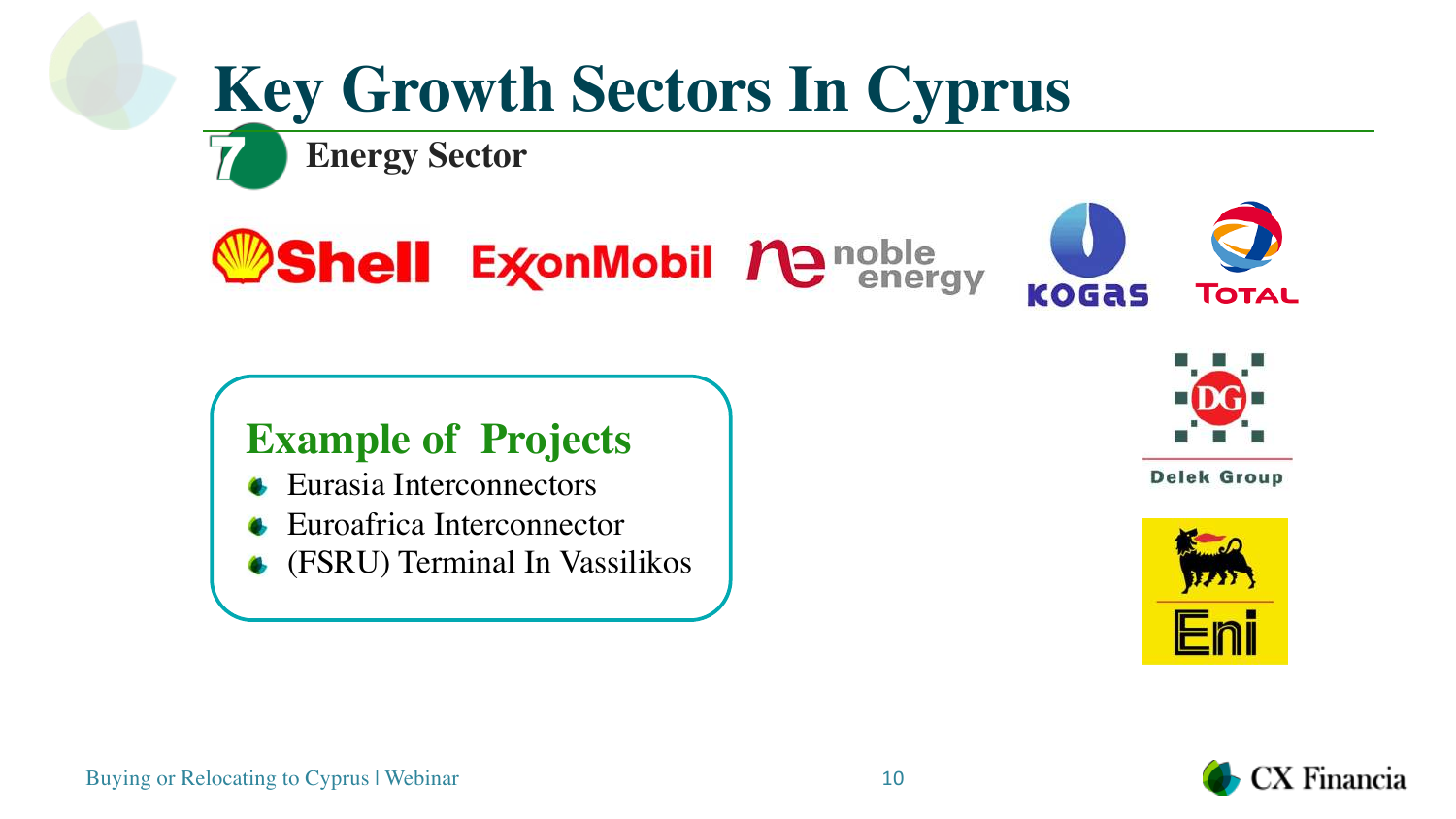# **Not A Starting Point – An Evolution**



- **◆ Highly Interconnected**
- Socioeconomic Investments
- Recycling, Renewable Energies And Depollution
- Heavily Dependent On A Small Number Of Sectors
- Diversify Its Economic Model

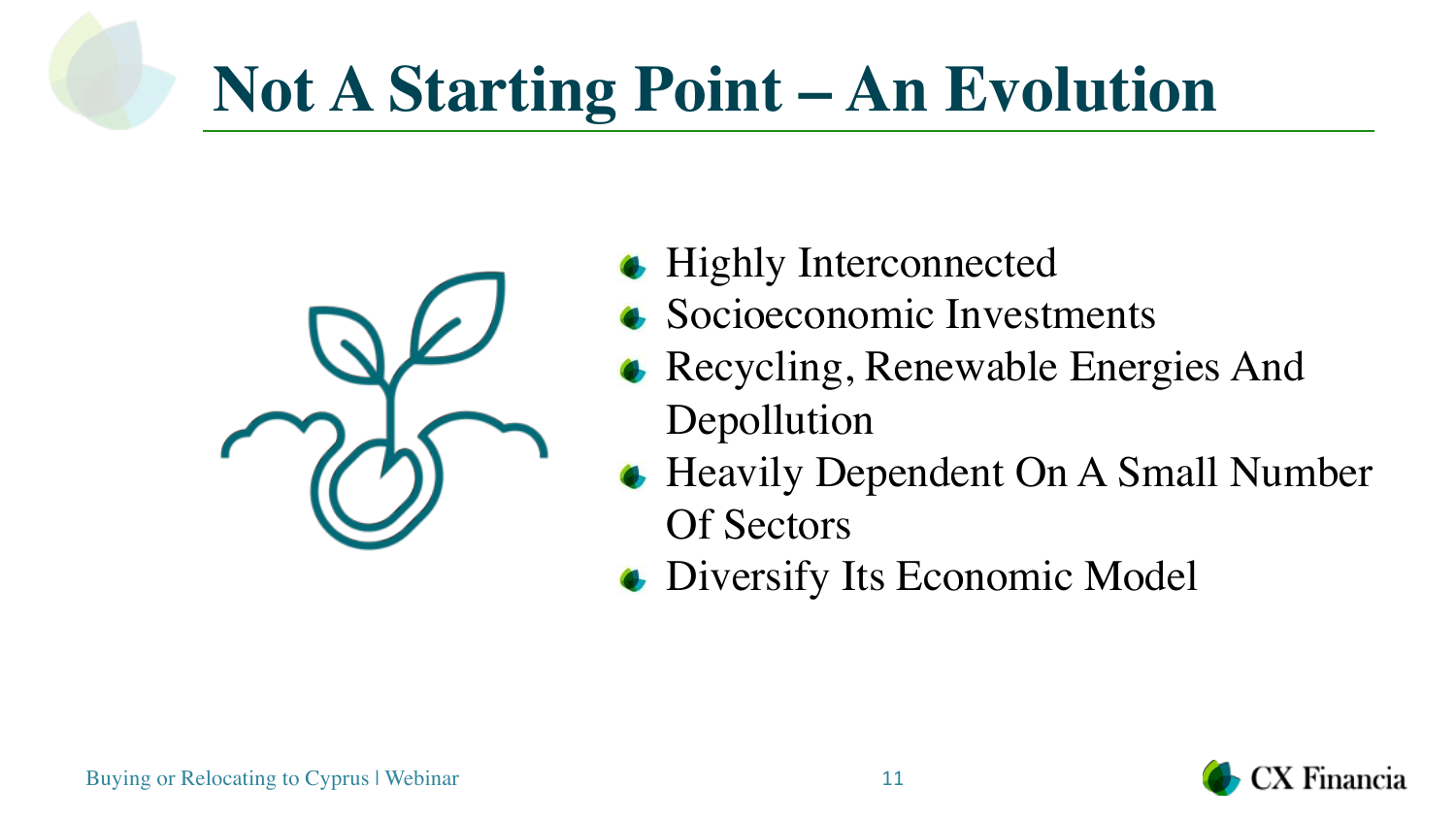## **About CX Financia**

Who We Are



is boutique financial advisory firm with a focus on delivering a genuinely clientcentered experience while providing a range of business and investor services to corporations and high-net-worth individuals from around the world.

#### How We Can Help

- Establishment And Management Of Companies,
- Provide Financial Services Licensing, Consulting And Compliance Services,
- And A Range Of Other Corporate-related Services Such As Legal Support, GDPR Audit And Consultancy And International Tax Planning Services